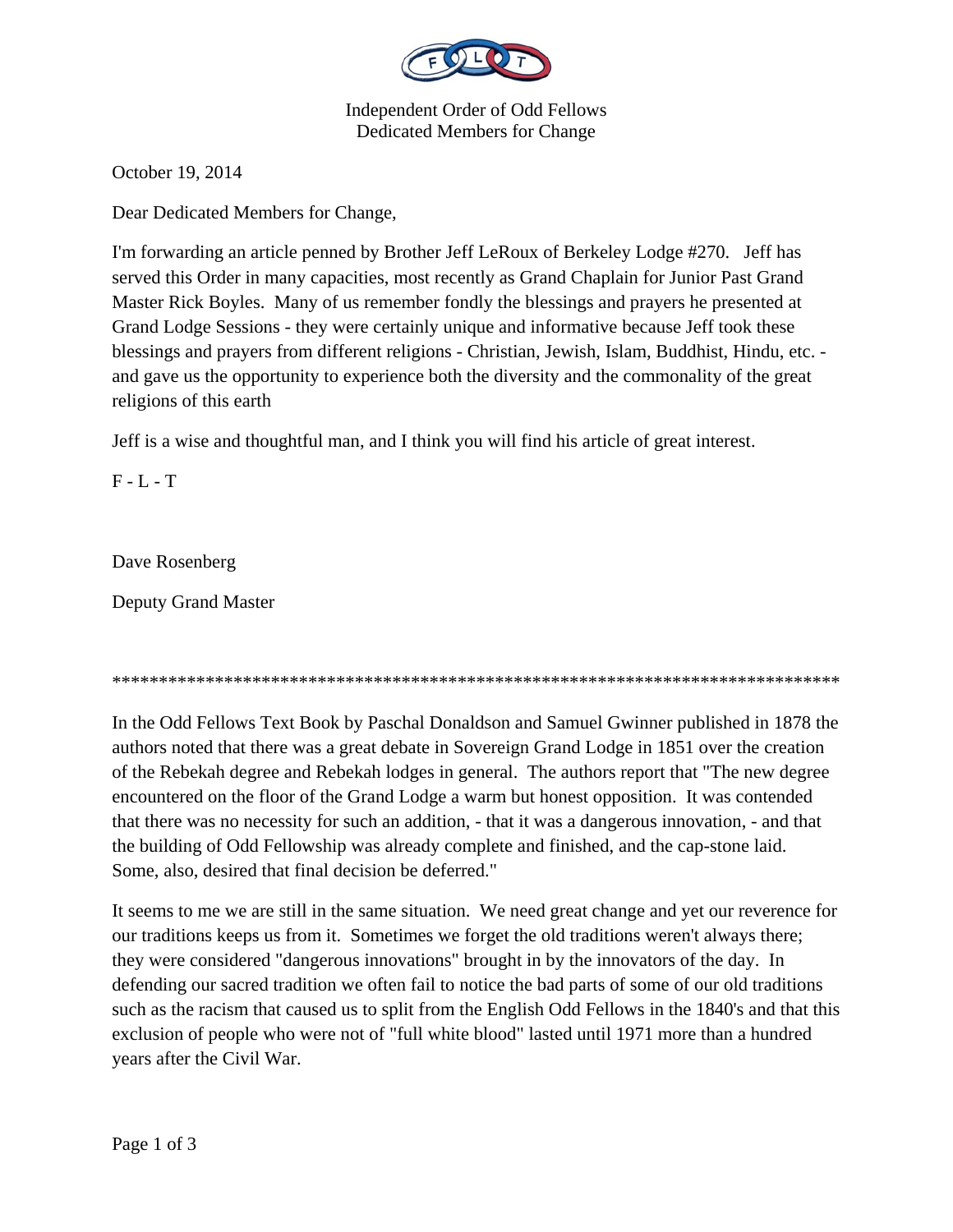

Independent Order of Odd Fellows Dedicated Members for Change

My brothers and sisters our fellowship has declined in membership by 95%. We obviously need to make changes as drastic as the creation of the Rebekah Degree was in 1851. We need to acknowledge our love for our order not by holding to the forms and beliefs of the past but by holding to the spirit of benevolence and charity which led our forefathers to create these forms to which we have become accustomed and to create new forms and practices that honor the best intentions of our forefathers and carry them into a workable present. We need to do this now and no longer postpone it.

I visited a lodge last year in my capacity as Grand Chaplain and there was an interaction between a young, African-American woman who appeared to be in her late 20's and an older Caucasian man in his 80's. The older man said to the young woman "Did you ever imagine you'd be hanging out with a bunch of white guys like me?" She said "No, never." And he said "Me neither." A few years earlier the older man had confided in me about his prejudices. He told me he didn't like Afghans, black people, Asians or "Muslims and other terrorists" which included many nationalities. This was an honest man. He was looking into his heart and acknowledging the fear and anger he held towards groups of people. I don't know how he changed but it was this old man who had recruited this young black woman into that lodge.

We all need to look into our hearts and acknowledge the fears and anger that keep us from feeling warmth towards others beyond the beliefs we have developed in our childhood and over the course of years. We need to begin extending ourselves personally to those who seem to be "other" than us. If this old man had not developed a capacity to see humanity beyond his admitted prejudices and to extend a sense of benevolence and charity; this young woman would never have been interested in joining such a lodge as would have him as a member. Our first order of change as a fellowship is to look into our hearts as this old man did and become willing to extend ourselves individually in a spirit of benevolence to those who seem different than us.

There is no one way of believing others are different. I grew up as a military brat in a military that Harry Truman had ordered integrated and as a small child had little idea that many people held hatred for others on the basis of race. I did grow up in a very hierarchical society often wearing hand-me-down clothing and resenting the children of the high ranking officers who lived in big houses on the hill and had new bicycles. I still catch myself sometimes feeling resentful of people because they seem part of some exclusive in-group that looks down on others. Like the old man I mentioned above, we all can open our hearts even if we have to catch